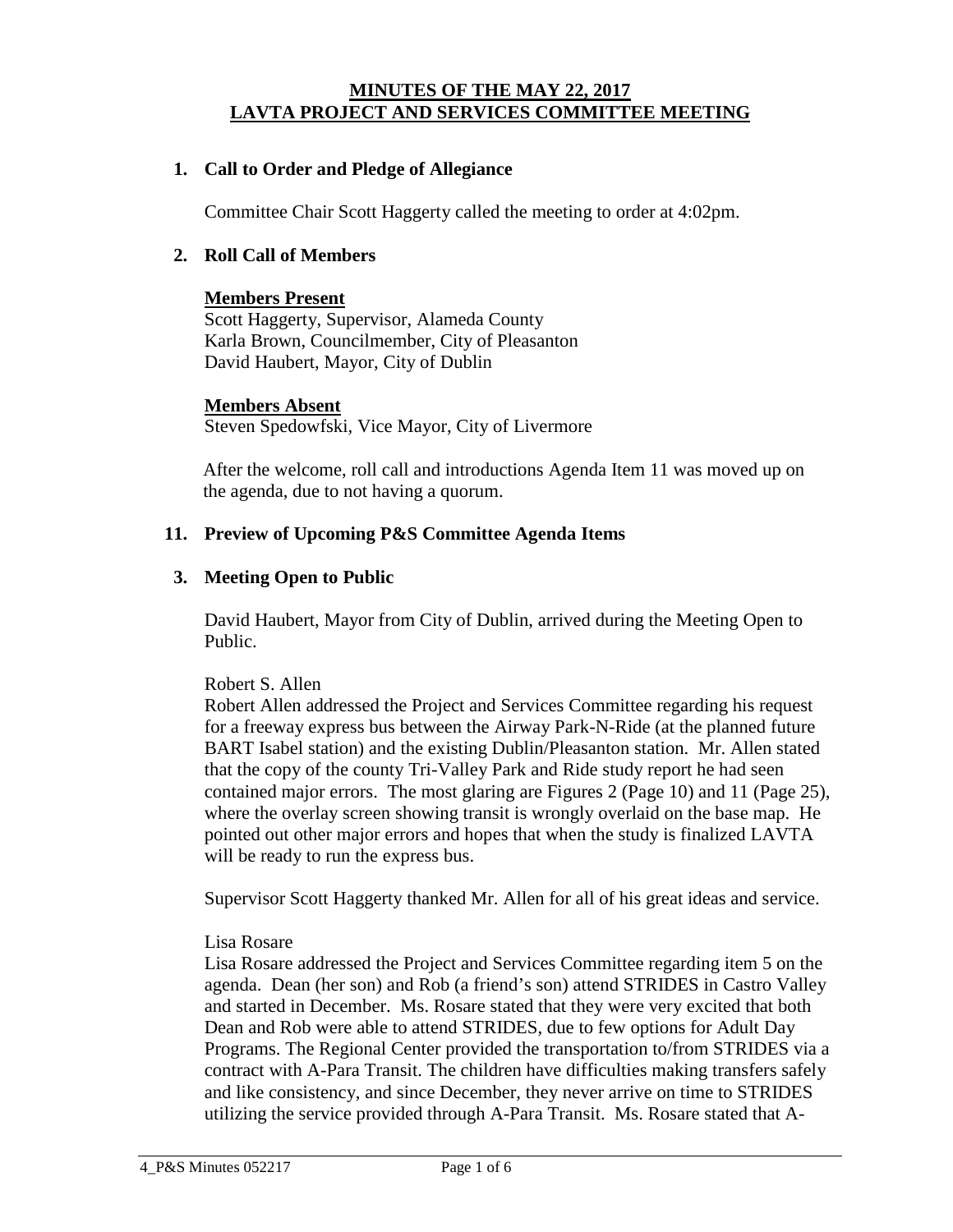Para Transit dropped them without notice and the kids missed at least a week of school. The contract has switched to DeSoto Access for transporting 12 kids to the Day Program, but there is no room for an additional person on the current van. Ms. Rosare is requesting LAVTA to step-up and provide service from Livermore to Castro Valley. Ms. Rosare noted that they did utilize Dial-A-Ride, but the transfer did not work for them.

# **4. Minutes of the April 24, 2017 Meeting of the P&S Committee.**

Approved: Haubert/Brown Aye:, Brown, Haggerty, Haubert No: None Abstain: None Absent: Spedowfski

## **5. Complaint about Regional Paratransit Service**

Staff provided information on a complaint about regional paratransit service to the Project and Services (P&S) Committee. Staff said the complaint received related to the Regional Center of the East Bay's contracted transportation service to a day program in Castro Valley, and discussed complications LAVTA providing service to that area. The estimated cost to transport the students to the day program is at least \$150,000, but certainly it would open up the service area to other trips and greater expense.

Councilmember Karla Brown thanked LAVTA for bringing this to the P&S Committee for discussion. Councilmember Brown noted that there are promises by these organizations to provide transportation service, but then have difficulty with their budget and that makes them pull back on reliable service or their ability to provide transportation. Councilmember Karla Brown acknowledged that this makes clients then search for transportation from other agencies. Councilmember Karla Brown asked who permits/regulates these organizations and can LAVTA have leverage with the organization that provides approval for them to do business.

Supervisor Haggerty commented that there are many layers of involvement of agencies (Pleasanton Paratransit, LAVTA, AC Transit, BART, ACTC, and RCEB) in paratransit service. Supervisor Scott Haggerty questioned why LAVTA is being brought into this issue, since it is not our service area. Supervisor Haggerty stated that maybe LAVTA should consider servicing Castro Valley, using funding from ACTC.

Supervisor Haggerty asked staff is to approach ACTC to see if they will fund this new service area. Supervisor Scott Haggerty specifically stated requesting \$150,000 dollars a year from ACTC to fund paratransit service in Castro Valley. Supervisor Haggerty would like staff to give an update at the next P&S Committee or the June Board meeting of the outcome after speaking to ACTC. Supervisor Scott Haggerty also directed staff to speak to RCEB to see if LAVTA can pull something together with them.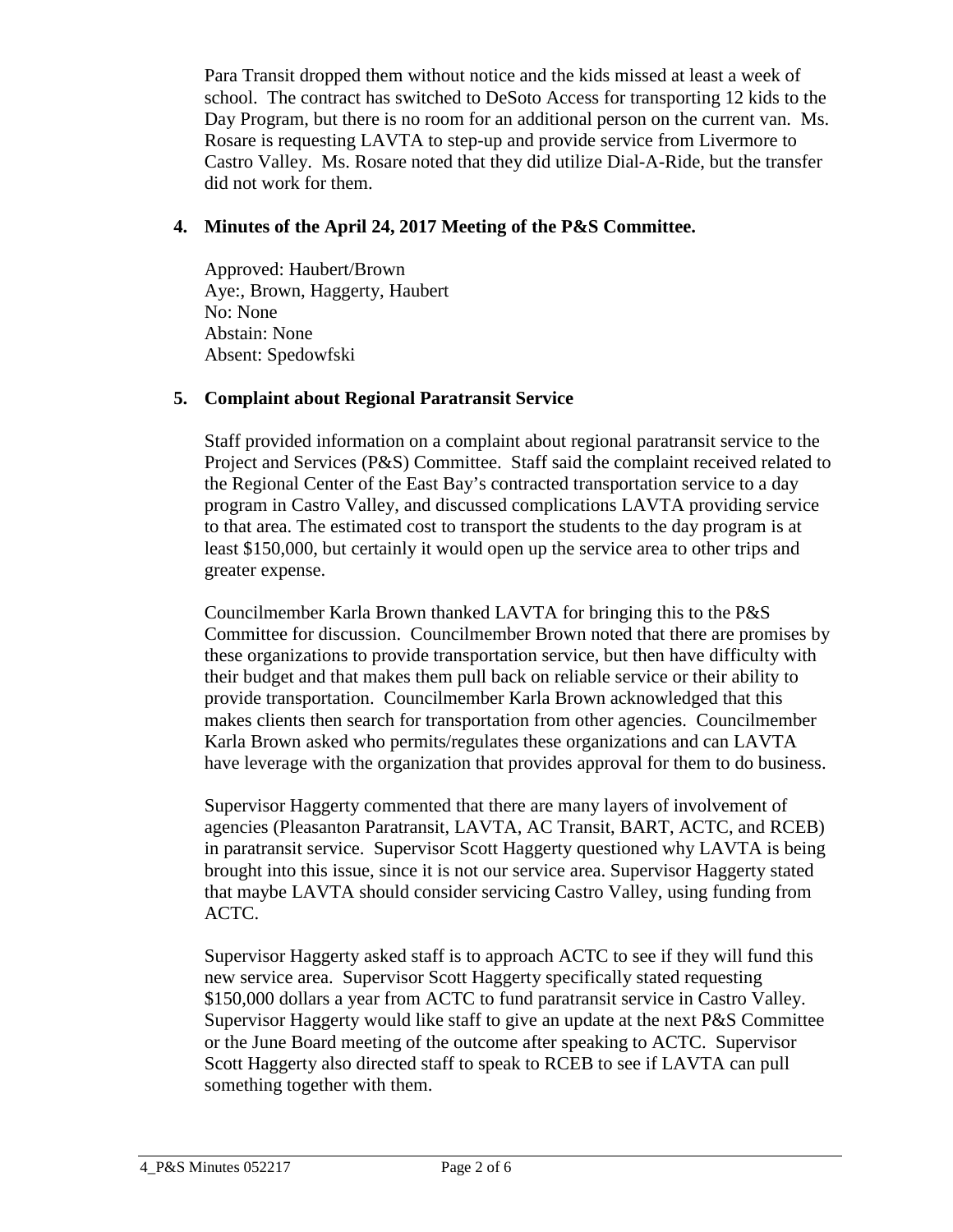# **6. Rebranding Project Update**

Staff provided an update on the rebranding project to the P&S Committee. The bus wrap received favorable reviews at the last P&S Committee meeting and the logo needed revisions. The new logo incorporated suggestions given at the P&S Committee meeting in April. The new logo color was changed from red to blue, incorporated silver into the design, and the slant of the "W" was changed.

Supervisor Haggerty stated that both sides of the bus should have the logo and the word Wheels leaning backwards.

Councilmember Karla Brown noted that the Wheels font is different than the Rapid font and would like them to be the same. Councilmember Karla Brown also pointed out that the location of the wording is different and would like it to be in the same location. Staff responded stating that Gillig provided the wrap design and that the Wheels font can be changed to look the same as the Rapid font at no charge to us. Staff also explained that the location of the wording can be moved to look the same as well.

The P&S Committee requested that an American flag also be located on the bus somewhere. The Committee also would like "Proudly Built in the Tri-Valley" to be located at the box at the top of the bus, but only printed on the new buses.

The Projects and Services Committee reviewed the proposed new logo and vehicle design concepts for Wheels bus service and forwards a recommendation to the Board of Directors to adopt these designs. Should the Board of Directors desire additional major revisions to the logo, staff would recommend that the Board approve the vehicle design so that work can begin on procurement and installation of the design, with the final logo approval to be done at a later date.

Approved: Brown/Haubert Aye:, Brown, Haggerty, Haubert No: None Abstain: None Absent: Spedowfski

## **7. Status of Exterior Advertising Contract**

Staff provided information on the status of exterior advertising contract to the P&S Committee. In April LAVTA received one bid from Lamar Transit Advertising for LAVTA's Exterior Advertising RFP. After looking at the financial component of the proposal LAVTA determined that it was not in LAVTA's best interest to accept the single proposal. A revised RFP was issued on May 9, 2017 and proposals are due on Tuesday, May 30, 2017. Staff will make a recommendation to the LAVTA Board at the June  $5<sup>th</sup>$  meeting.

Supervisor Scott Haggerty asked how much money per year LAVTA makes from exterior advertising. Staff responded stating that last year it was about \$175,000 and it appears that this year will be the same.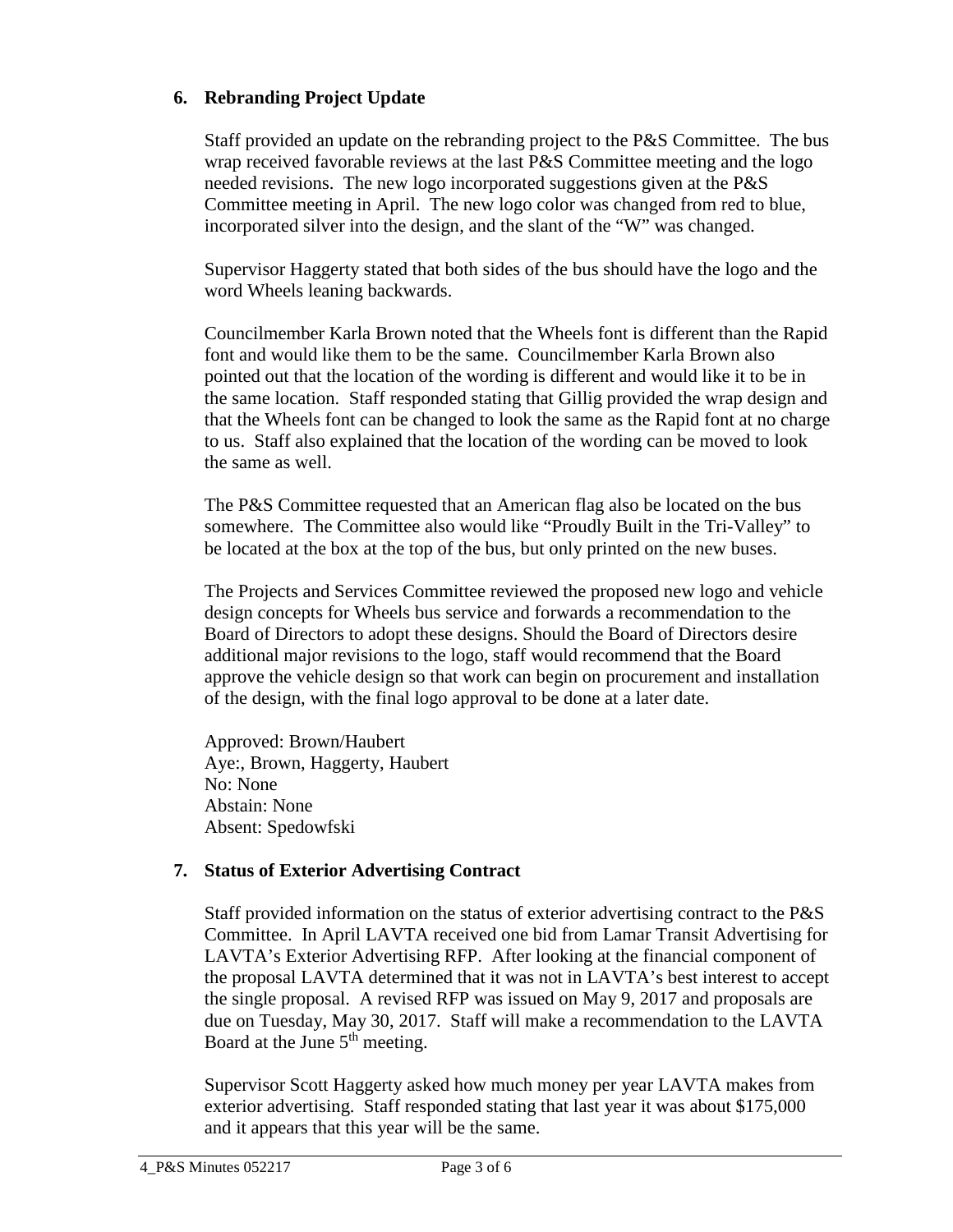Supervisor Scott Haggerty asked if LAVTA still has a policy in place that all exterior advertising funds goes to the marketing department. Staff responded that the agency has historically an amount equivalent and much more into the marketing budget that is being generated by the exterior bus advertising revenues.

This was informational only.

### **8. Fare Policy Discussion**

Staff provided a PowerPoint with information on fare policy to the P&S Committee. As part of the Comprehensive Operational Analysis (COA) there was an optional task to look at LAVTA's fares. The fare study report includes an analysis of agency trends, a snapshot of the current fare breakdown, an examination of potential fare policy adjustments and associated ridership/revenue impacts, and a package of recommendations. Included in the review was a comparison to other Bay Area transit properties of similar size and operating condition. The following potential fare modifications have been included as part of the fare study:

- 1.) Eliminate Transfers and Replace with a Day Pass
- 2.) Eliminate Farebusters and Replace with a Day Pass
- 3.) Monthly Pass price increase senior/disabled
- 4.) Implement Youth Fare (\$1)
- 5.) Modify the Regional Express Fare
- 6.) Modify Transfer Policy (to one transfer every 2 hours)
- 7.) Demand Response: Increase Paratransit Fare to \$4

Staff discussed each of the potential changes, and the benefits and drawbacks of a fare increase (or decrease) at this time. Staff proposed holding off on an increase to the paratransit fare so that it can be evaluated as a part of the comprehensive paratransit study. For discussion purposes, staff proposed the following potential fare changes for discussion:

- 1.) Increase in the Senior/Disabled Monthly Pass from \$18 to \$20 or \$25
- 2.) Implementing a two-phased modification in the transfer policy: The first phase would include a shift to a one-transfer per two hour policy; the second phase would be to eliminate transfers and implement a cash day pass at \$4.00 when the fareboxes are upgraded.
- 3.) Increasing the Farebuster price to \$1.80.
- 4.) Increasing the express fare on Route 70X to \$2.25 or \$2.50.

The potential next steps:

- 1.) Do nothing: Wait to see the full 18+ month implementation of COA and allow ridership to mature
- 2.) Direct staff to come back with an action-item at a later time, or as soon as June
- 3.) Take action now, but for a later or phased implementation

Councilmember Brown stated that increasing Route 70x fare makes a lot of sense,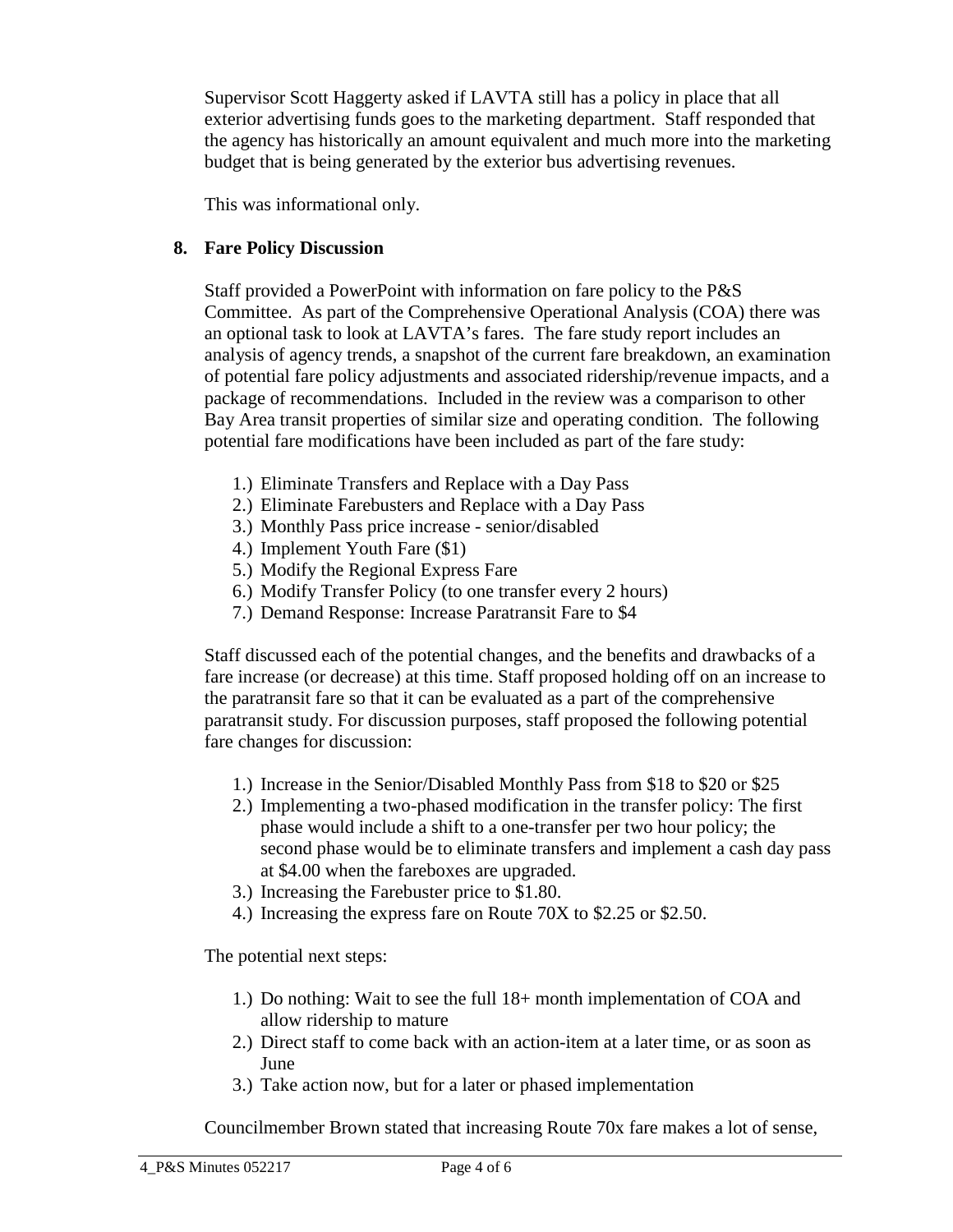due to length of trip and the route being outside LAVTA's service area. Councilmember Karla Brown pointed out that Hacienda Business Park rides on Route 70x for a flat rate, and wondered how an additional fare would be collected. Staff responded stating that LAVTA would have a fare differential for the Hacienda Business Park riders that that would have to pay in cash. Councilmember Brown also asked if the contracted employer fares, for example at Hacienda Business Park, were included in the fare study that was conducted. Staff responded that they did not get into depth on the ECO pass pricing, but it is outdated and needs updating.

Councilmember Brown stated that being in line with Clipper Card charges make a lot of sense.

Mayor Haubert does not want to nickel and dime passengers.

Supervisor Haggerty usually likes to see smaller incremental changes, but would like to know how many people are using Clipper Cards on our bus system. Staff responded that 10% use Clipper Cards on our buses and this may be due to low income and patrons that are resistant to change. Staff also explained that it is also still cheaper to purchase paper tickets to travel on LAVTA's buses. Supervisor Haggerty would like LAVTA to speak to MTC to discuss incentives to move people to Clipper Cards on our bus system. Supervisor Haggerty also asked if LAVTA has considered a low income pass. Staff stated that LAVTA has not considered a low income pass, but MTC is currently studying the "Means-Based Fare Study" to research low income passes. Supervisor Haggerty would like LAVTA to speak to MTC regarding the Tri-Valley low-income population and starting a low income pass on Clipper Cards for these specific riders.

The P&S Committee Meeting would like to revisit the Fare Policy in six months and currently not make any changes.

This was informational only.

## **9. FY 2017 3rd Quarter Report – Operations**

Staff provided information on the  $3<sup>rd</sup>$  Quarter FY2017 (January – March) Operation statistics. Discussed was the fixed route, paratransit, and operational performance metrics. LAVTA had an 8.2% decrease of ridership in the third quarter. Ridership trends at the individual route level were mixed, but also mostly followed the overall downward trend of the quarter. On-time performance increased slightly to 82.3%. Paratransit decreased by 8% for passengers and decreased 12% for number of trips, but On-Time Performance increased to 98%. LAVTA's fixed route contractor recorded two accidents in the 3<sup>rd</sup> quarter, one was determined to be preventable and one deemed non-preventable. No accidents resulted in major damage, and both resulted in minor or no damage to the vehicles. None of the fixed route accidents resulted in bodily injury. In the  $3<sup>rd</sup>$  quarter there was one paratransit accident/incidents. Complaints were increased in the  $3<sup>rd</sup>$  quarter. The top valid complaints for fixed route are in the areas of "late" (8 complaints), "early" (13 complaints), and "bypass" (9 complaints). Paratransit valid complaints decreased from this quarter last year.